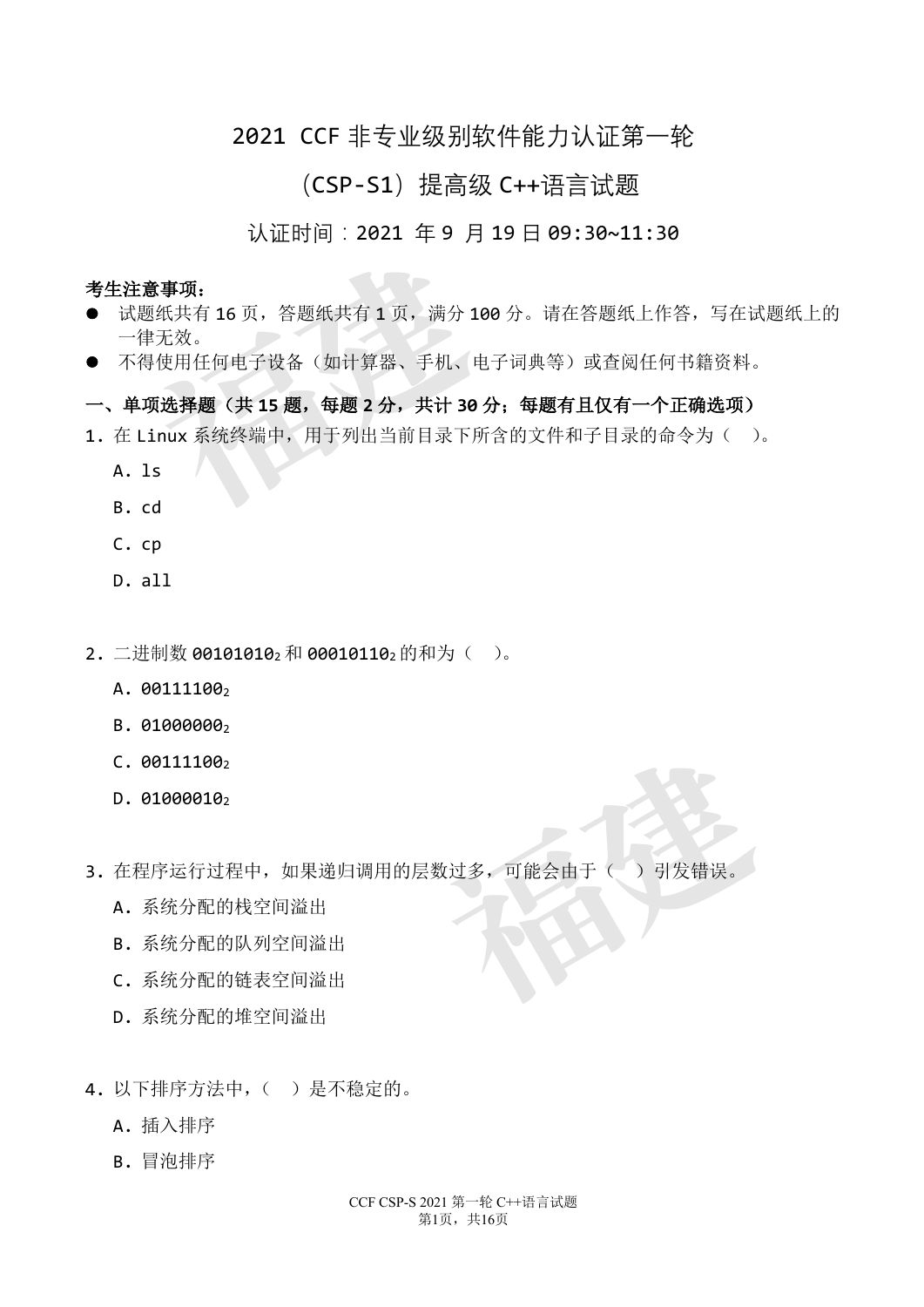C. 堆排序

D. 归并排序

- 5. 以比较为基本运算, 对于 2n 个数, 同时找到最大值和最小值, 最坏情况下需要的最小的比 较次数为()。 **福建**
	- A. 4n-2
	- B. 3n+1
	- C. 3n-2
	- D. 2n+1
- 6. 现有一个地址区间为 0~10 的哈希表,对于出现冲突情况,会往后找第一个空的地址存储 (到10 冲突了就从 0 开始往后), 现在要依次存储(0, 1, 2, 3, 4, 5, 6, 7), 哈希函 数为 h(x)=x<sup>2</sup> mod 11。请问 7 存储在哈希表哪个地址中( )。
	- A. 5
	- B. 6
	- C. 7
	- D. 8
- 7. G 是一个非连通简单无向图(没有自环和重边),共有 36 条边,则该图至少有( )个点。 田重边),共有36条边,则该图至少有(
	- A. 8
	- B. 9
	- C. 10
	- D. 11
- 8. 令根结点的高度为1, 则一棵含有 2021 个结点的二叉树的高度至少为()。
	- A. 10
	- B. 11
	- C. 12
	- D. 2021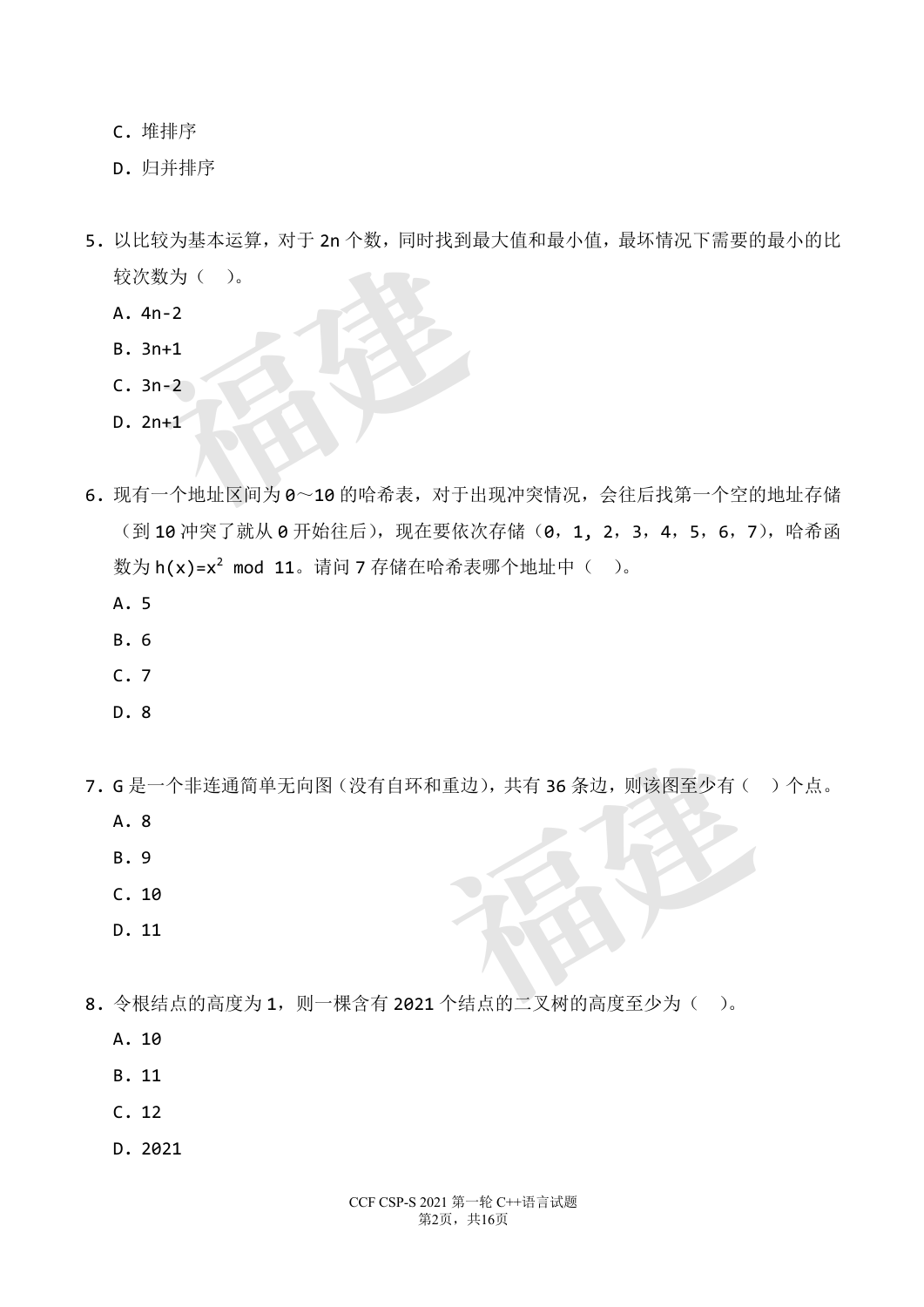- 9. 前序遍历和中序遍历相同的二叉树为且仅为( )。
	- A. 只有 1 个点的二叉树
	- B. 根结点没有左子树的二叉树
	- C. 非叶子结点只有左子树的二叉树
	- D. 非叶子结点只有右子树的二叉树
- 10. 定义一种字符串操作为交换相邻两个字符。将"DACFEB"变为"ABCDEF"最少需要() 次上述操作。 **福建**
	- A. 7
	- B. 8
	- C. 9
	- D. 6

11.有如下递归代码

```
solve(t, n):
```
if t=1 return 1

```
else return 5*solve(t-1,n) mod n
```
则 solve(23,23)的结果为( )。

- A. 1
- B. 7
- C. 12
- D. 22
- 12. 斐波那契数列的定义为: F1=1, F2=1, Fn=Fn-1+Fn-2 (n>=3)。现在用如下程序来计算斐波 那契数列的第 n 项, 其时间复杂度为()。 od n<br>
a<br>
F<sub>n=Fn-1+Fn-2</sub> (n>=3)。 现在用如下程序来

 $F(n)$ :

```
if n<=2 return 1
```

```
else return F(n-1) + F(n-2)
```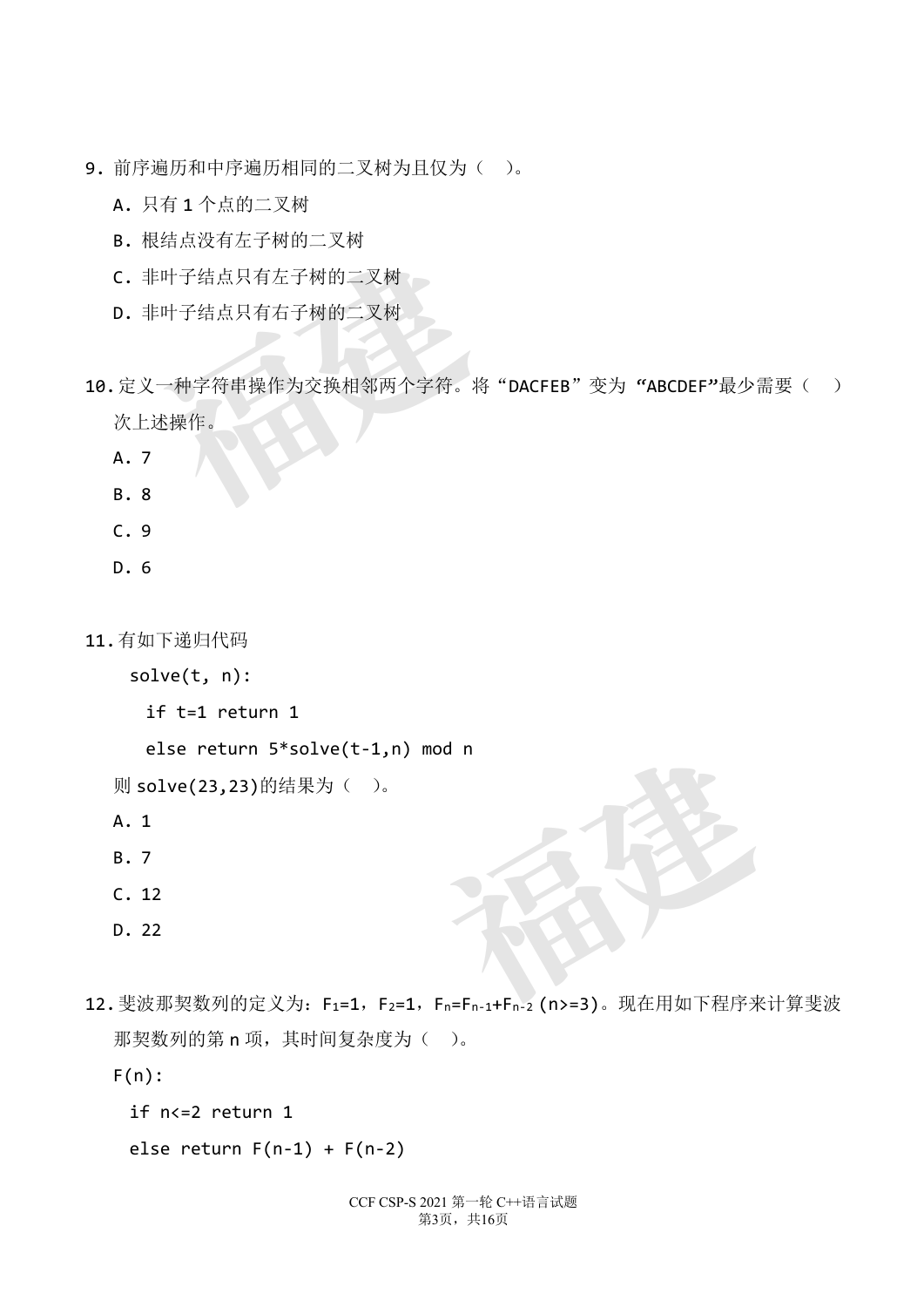- A.  $O(n)$
- $B. O(n^2)$
- C.  $O(2^n)$
- $D. O(n \log n)$
- 13.有 8 个苹果从左到右排成一排,你要从中挑选至少一个苹果,并且不能同时挑选相邻的两 个苹果,一共有( )种方案。 ; \^\*\*果从左到右排成一排,你要从中挑选<sup>2</sup><br>果,一共有( )种方案。<br>66<br>18<br>14
	- A. 36
	- B. 48
	- C. 54
	- D. 64
- 14. 设一个三位数 n=  $\overline{abc}$ , a, b, c 均为 1~9 之间的整数, 若以 a、 b、 c 作为三角形的三 条边可以构成等腰三角形(包括等边), 则这样的 n 有( ) 个。
	- A. 81
	- B. 120
	- C. 165
	- D. 216
- 15.有如下的有向图,节点为 A, B, … , J, 其中每条边的长度都标在图中。则节点 A 到节 点 J 的最短路径长度为( )。



CCF CSP-S 2021 第一轮 C++语言试题 第4页,共16页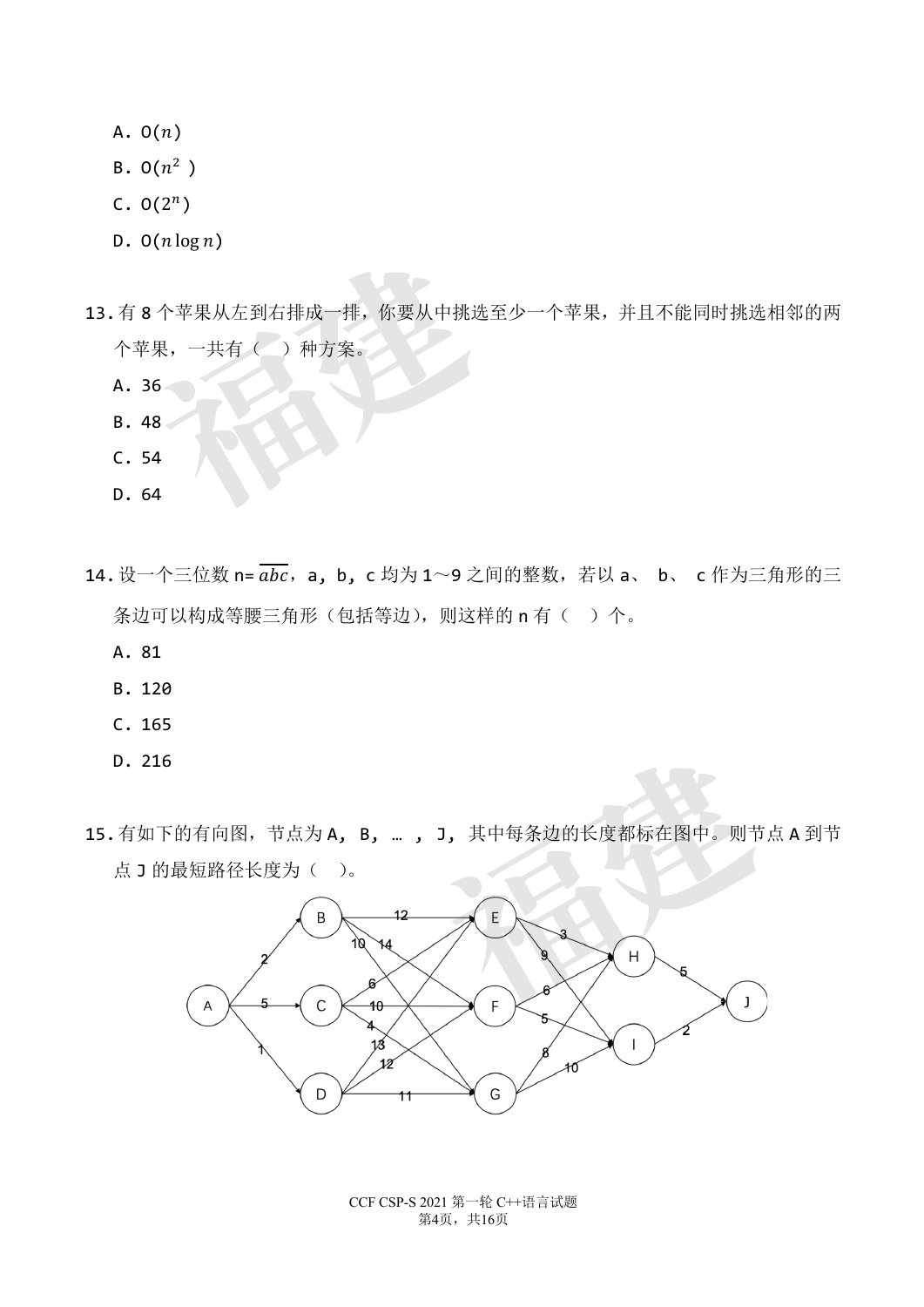- A. 16
- B. 19
- C. 20
- D. 22

```
二、阅读程序(程序输入不超过数组或字符串定义的范围;判断题正确填√,错误填×;除特
殊说明外,判断题 1.5 分,选择题 3 分,共计 40 分)
```
(1)

```
CCF CSP-S 2021 第一轮 C++语言试题
                                   第5页,共16页
01 #include <iostream>
02 #include <cmath>
03 using namespace std;
04
05 const double r = a cos(\theta.5);
06
07 int a1, b1, c1, d1;
08 int a2, b2, c2, d2;
09 
10 inline int sq(const int x) { return x * x; }
11 inline int cu(const int x) { return x * x * x; }
12 
13 int main()
14 {
15 cout.flags(ios::fixed);
16 cout.precision(4);
17
18 cin >> a1 >> b1 >> c1 >> d1;
19 cin >> a2 >> b2 >> c2 >> d2:
20
21 int t = sq(a1 - a2) + sq(b1 - b2) + sq(c1 - c2);22
23 if (t \leq sq(d2 - d1)) cout \lt\lt c u(min(d1, d2)) * r * 4;24 else if (t \geq s q(d2 + d1)) cout \langle \langle \theta \rangle;
25 else {
26 double x = d1 - (sq(d1) - sq(d2) + t) / sqrt(t) / 2;27 double y = d2 - (sq(d2) - sq(d1) + t) / sqrt(t) / 2;28 cout << (x * x * (3 * d1 - x) + y * y * (3 * d2 - y)) * r;29 }
30 cout << endl;
31 return 0;
32 }
   -<br><br><br><br><br><br><br><br><br>#include <iostream><br>#include <iostream><br>#include <cmath><br>using namespace std;<br><br>const double n = 2CoS(0 5).
                                     d1;<br>d2;<br>(b1 - b2) + sq(c1 - c2);<br>ut << cu(min(d1, d2)) * r * 4;<br>)) cout << 0;
```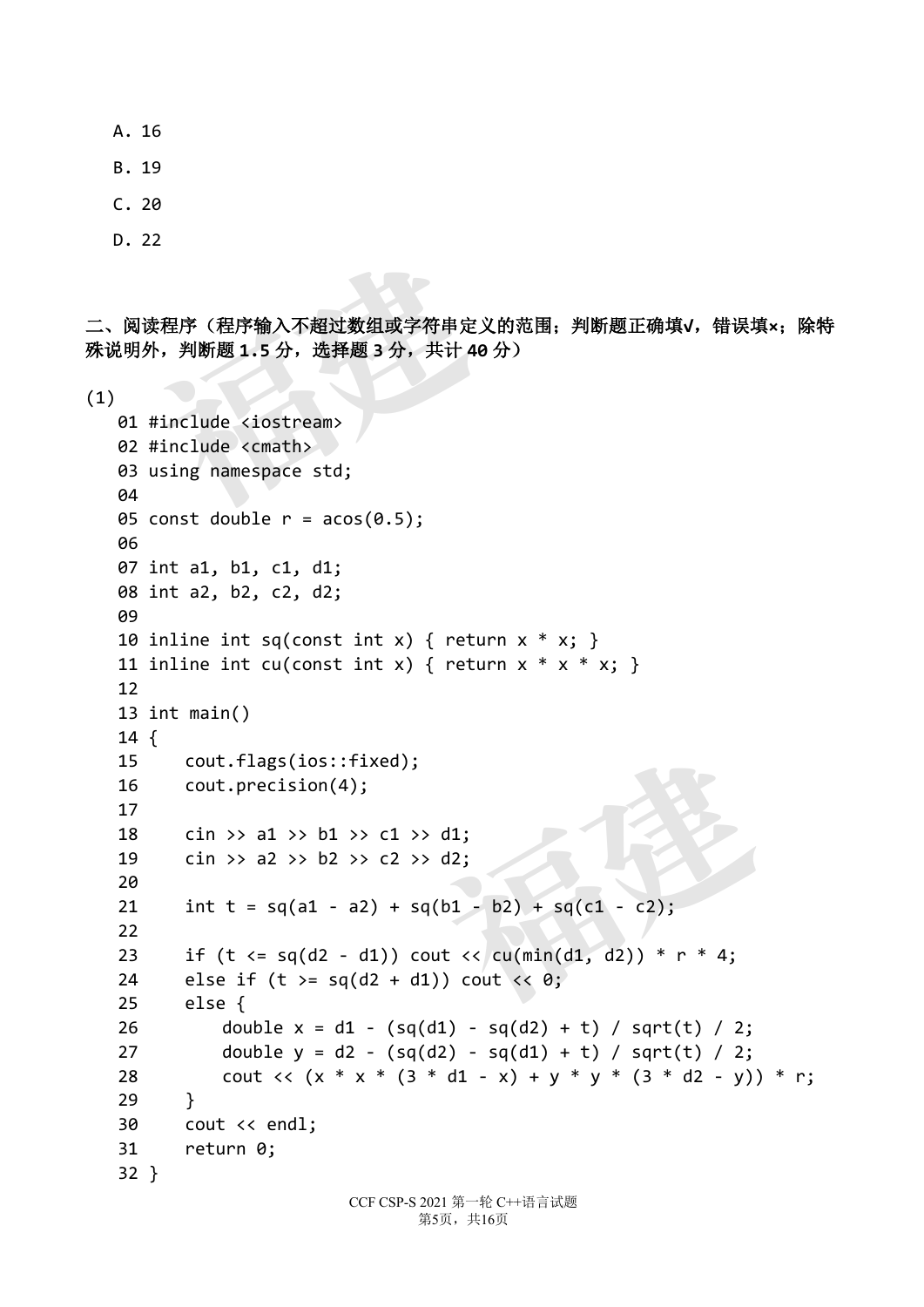假设输入的所有数的绝对值都不超过 **1000**,完成下面的判断题和单选题:

- l 判断题
	- 16. 将第 21 行中 t 的类型声明从 int 改为 double, 不会影响程序运行的结果。( )
	- 17. 将第 26、27 行中的"/ sqrt(t) / 2"替换为"/ 2 / sqrt(t)",不会影响程 序运行的结果。( )
	- 18. 将第 28 行中的"x \* x"改成"sq(x)"、"y \* y"改成"sq(y)",不会影响程 序运行的结果。( ) 将弗 26、27 行中的 7 sqrt(t) 7 2 1<br>行的结果。( )<br><br>将第 28 行中的"x \* x"改成"sq(x)"、<br><br><br>行的结果。( )<br><br>(2分) 当输入为"0 0 0 1 1 0 0 1" 时<br><br><br><br>"B. 41 0 0 1" 时<br><br>"3.1416" B. "6.2832" C.
	- 19.  $(2 4)$  当输入为 "0 0 0 1 1 0 0 1" 时, 输出为 "1.3090" 。()
- l 单选题

20. 当输入为"1 1 1 1 1 1 1 2"时,输出为( )。 A. "3.1416" B. "6.2832" C. "4.7124" D. "4.1888"

- 21. (**2.5** 分)这段代码的含义为( )。
	- A. 求圆的面积并 B. 求球的体积并
	- C. 求球的体积交 D. 求椭球的体积并
- 

(2)

```
CCF CSP-S 2021 第一轮 C++语言试题
01 #include <algorithm>
02 #include <iostream>
03 using namespace std;
04
05 int n, a[1005];
06 
07 struct Node
08 {
09 int h, j, m, w;
10
11 Node(const int _h, const int _j, const int _m, const int _w):
12 h(h), j(j), m(m), w(w)13 { }
14
15 Node operator+(const Node &o) const
16 {
17 return Node(
18 max(h, w + o.h),
19 max(max(j, o.j), m + o.h),
20 max(m + o.w, o.m),
21 w + o.w);
22 }
                             int j, const int <u>m</u>, const int<br>
w(_w)<br>
e &o) const
```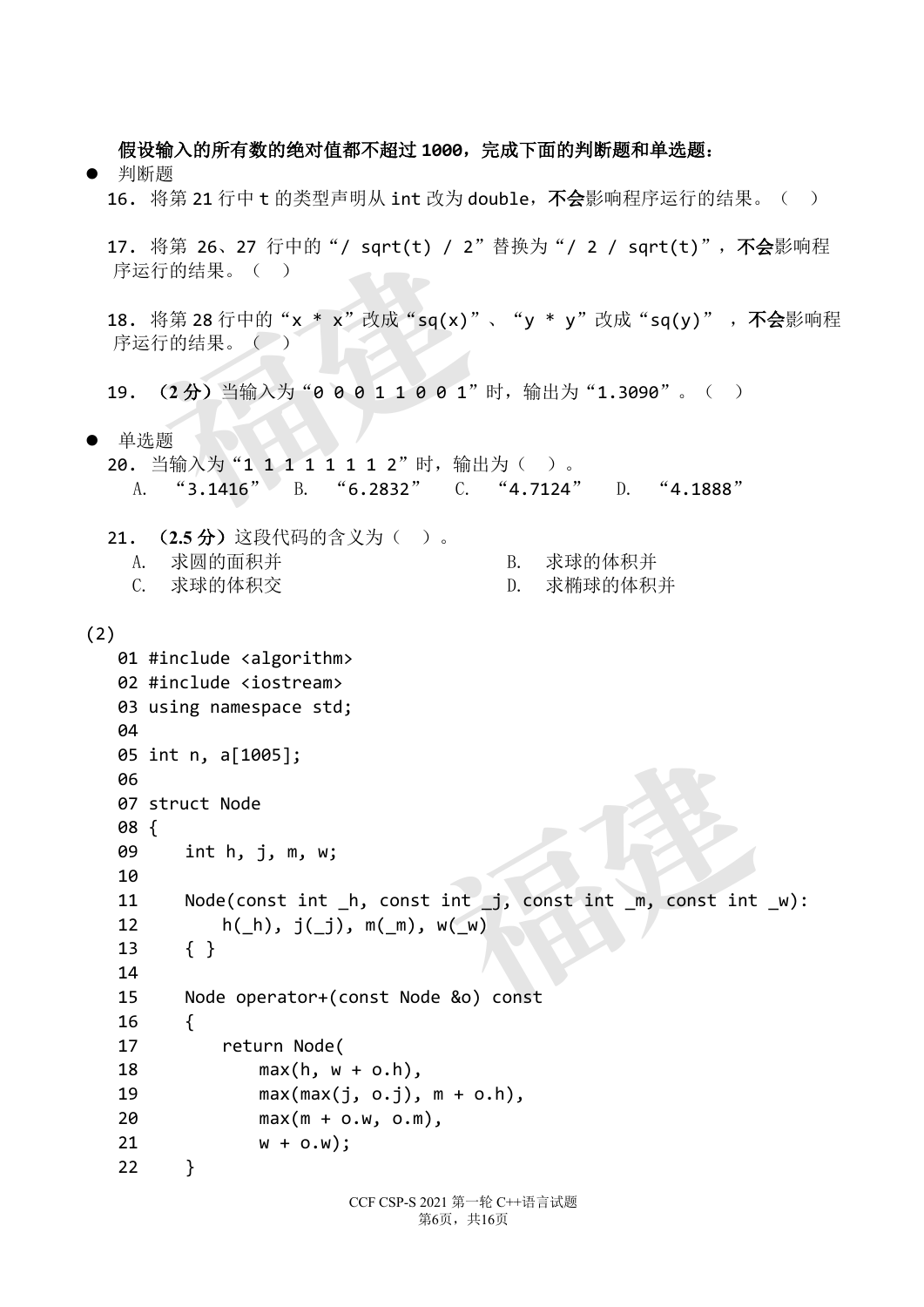```
23 };
24
25 Node solve1(int h, int m)
26 {
27 if (h > m)28 return Node(-1, -1, -1, -1);
29 if (h == m)30 return Node(max(a[h], 0), max(a[h], 0), max(a[h], 0), a[h]);
31 int j = (h + m) >> 1;
32 return solve1(h, j) + solve1(j + 1, m);
33 }
34
35 int solve2(int h, int m)
36 {
37 if (h > m)38 return -1;
39 if (h == m)
40 return max(a[h], 0);
41 int j = (h + m) >> 1;
42 int wh = 0, wm = 0;
43 int wht = 0, wmt = 0;
44 for (int i = j; i > = h; i - j {
45 wht += a[i];46 wh = max(wh, wht);47 }
48 for (int i = j + 1; i <= m; i++) {
49 wmt += a[i];
50 wm = max(wm, wmt);51 }
52 return max(max(solve2(h, j), solve2(j + 1, m)), wh + wm);
53 }
54
55 int main()
56 {
57 cin >> n;
58 for (int i = 1; i <= n; i++) cin >> a[i];
59 cout \langle\langle solve1(1, n). j \langle\langle endl;
60 cout << solve2(1, n) << endl;
61 return 0;
62 }
    return Node(-1, -1, -1, -1)<br>
if (h == m)<br>
return Node(max(a[h], 0), m<br>
int j = (h + m) >> 1;<br>
return solve1(h, j) + solve1(j<br>
}<br>
int solve2(int h, int m)<br>
{<br>
if (h > m)<br>
return -1;<br>
if (h == m)
                                           j), solve2(j + 1, m)), wh + wm);<br>
\frac{1}{2}<br>
\frac{1}{2}<br>
\frac{1}{2}<br>
\frac{1}{2}<br>
\frac{1}{2}<br>
\frac{1}{2}<br>
\frac{1}{2}<br>
\frac{1}{2}<br>
\frac{1}{2}<br>
\frac{1}{2}<br>
\frac{1}{2}<br>
\frac{1}{2}<br>
\frac{1}{2}<br>
\frac{1}{2}<br>
\frac{1}{2}<br>
\frac{1}{2}<br>
\frac{1}{2}<br>
```
### 假设输入的所有数的绝对值都不超过 **1000**,完成下面的判断题和单选题:

● 判断题

22.程序总是会正常执行并输出两行两个相等的数。( )

```
CCF CSP-S 2021 第一轮 C++语言试题
       第7页,共16页
```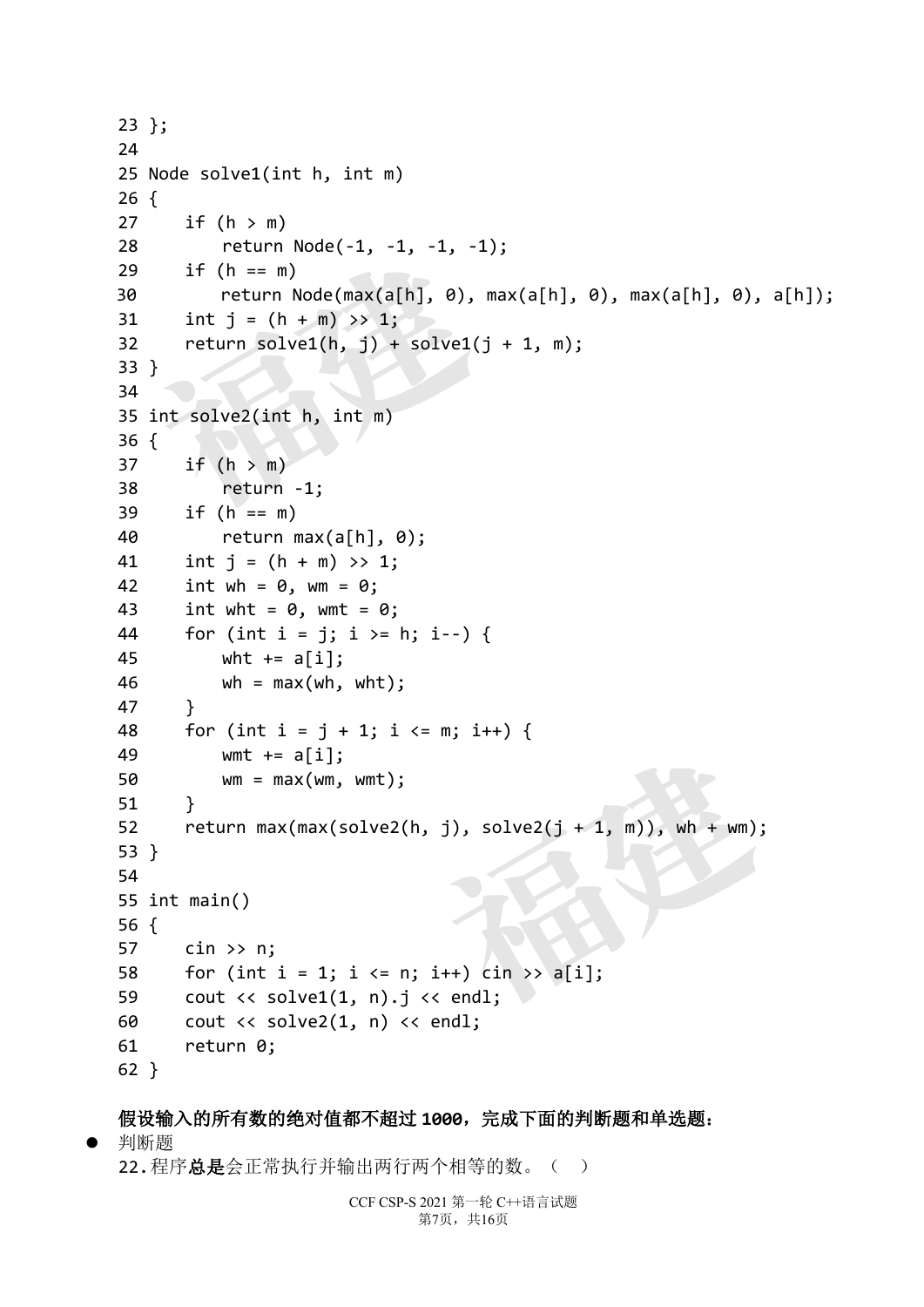23.第 28 行与第 38 行分别有可能执行两次及以上。( )

24. 当输入为"5 -10 11 -9 5 -7"时, 输出的第二行为"7"。( )

CCF CSP-S 2021 第一轮 C++语言试题 第8页,共16页 单选题 25.solve1(1, n) 的时间复杂度为( )。 A.  $\Theta(\log n)$  B.  $\Theta(n)$  C.  $\Theta(n \log n)$  D.  $\Theta(n^2)$ 26.solve2(1, n) 的时间复杂度为( )。 A.  $\Theta(\log n)$  B.  $\Theta(n)$  C.  $\Theta(n \log n)$  D.  $\Theta(n^2)$ 27.当输入为"10 -3 2 10 0 -8 9 -4 -5 9 4"时,输出的第一行为( )。 A. "13" B. "17" C. "24" D. "12" (3) 01 #include <iostream> 02 #include <string> 03 using namespace std; **04** 05 char base[64]; 06 char table[256]; **07** 08 void init() 09 { 10 for (int i = 0; i < 26; i++) base[i] = 'A' + i; 11 for (int i = 0; i < 26; i++) base[26 + i] = 'a' + i; 12 for (int i = 0; i < 10; i++) base[52 + i] =  $'0'$  + i; 13 base[62] = '+', base[63] = '/'; 14 15 for (int i = 0; i < 256; i++) table[i] =  $0xff$ ; 16 for (int i = 0; i < 64; i++) table[base[i]] = i; 17  $table['='] = 0;$ 18 } 19 20 string encode(string str) 21 { 22 string ret; 23 int i; 24 for  $(i = 0; i + 3 \leq str.size(); i += 3)$  { 25 ret += base[str[i] >> 2]; 26 ret += base[(str[i] & 0x03) << 4 | str[i + 1] >> 4]; 27 ret += base[(str[i + 1] & 0x0f) << 2 | str[i + 2] >> 6]; 28 ret += base[str[i + 2] & 0x3f]; **福建** i++) base[26 + i] = 'a' + i;<br>i++) base[52 + i] = '0' + i;<br>= '/';<br>i++) table[i] = 0xff;<br>i++) table[base[i]] = i;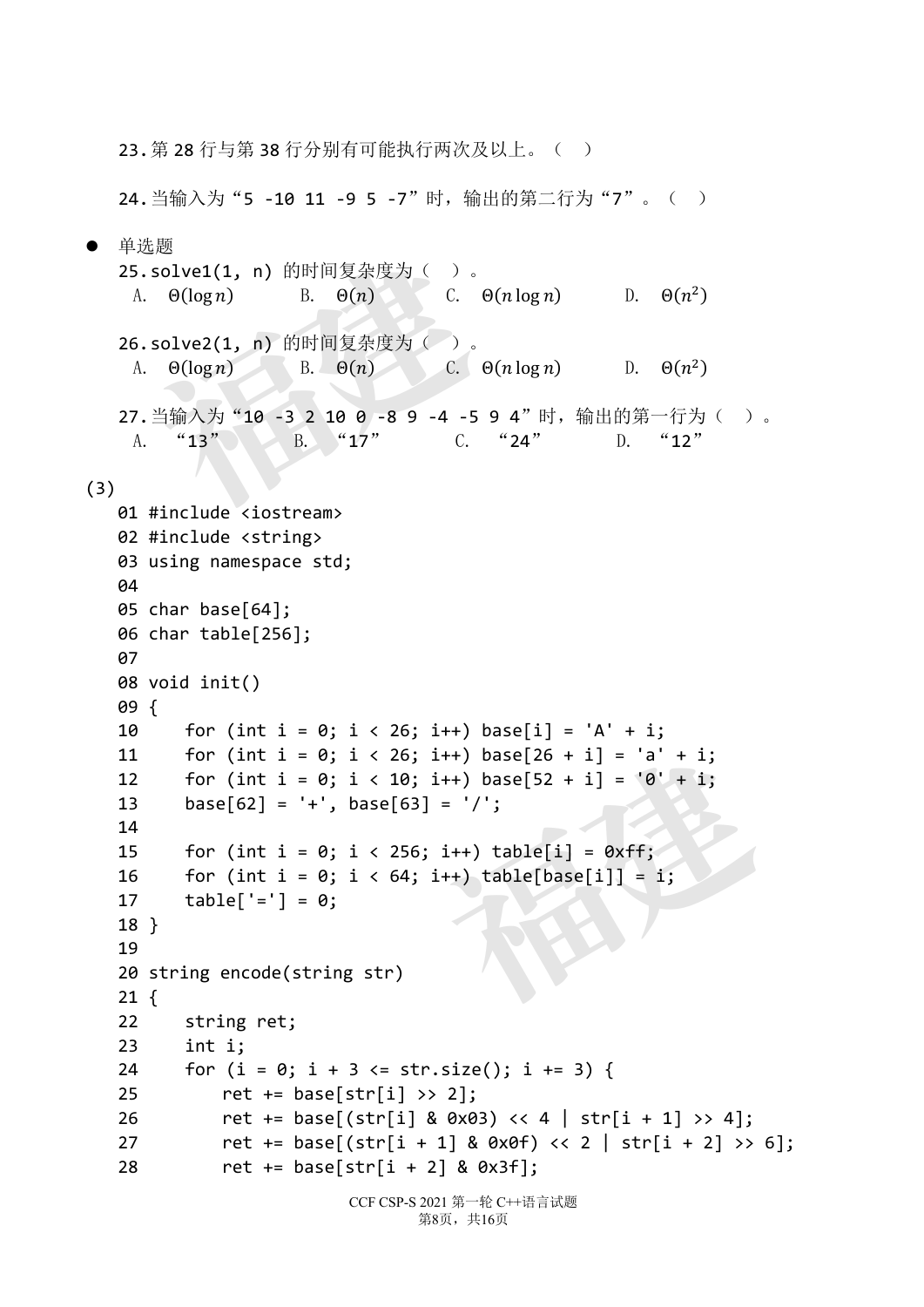```
29 }
30 if (i < str.size()) {
31 ret += base[str[i] >> 2];
32 if (i + 1 == str.size()) {
33 ret += base[(str[i] & 0x03) << 4];
34 ret += "==";
35 }
36 else {
37 ret += base[(str[i] & 0x03) << 4 | str[i + 1] >> 4];
38 ret += base[(str[i + 1] & 0x0f) << 2];
39 ret += "=";
40 }
41 }
42 return ret;
43 }
44
45 string decode(string str)
46 {
47 string ret;
48 int i;
49 for (i = 0; i < str.size(); i += 4) {
50 ret += table[str[i]] << 2 | table[str[i + 1]] >> 4;
51 if \left( str[i + 2] \right) = '=')52 ret += (table[str[i + 1]] & 0x0f) << 4 | table[str[i + 
                                              2]] >> 2;
53 if (str[i + 3] != '=')
54 ret += table[str[i + 2]] << 6 | table[str[i + 3]];
55 }
56 return ret;
57 }
58 
59 int main()
60 {
61 init();
62 cout << int(table[0]) << endl;
63
64 int opt;
65 string str;
66 cin >> opt >> str;
67 cout << (opt ? decode(str) : encode(str)) << endl;
68 return 0;
69 }
  福建
                         福建
```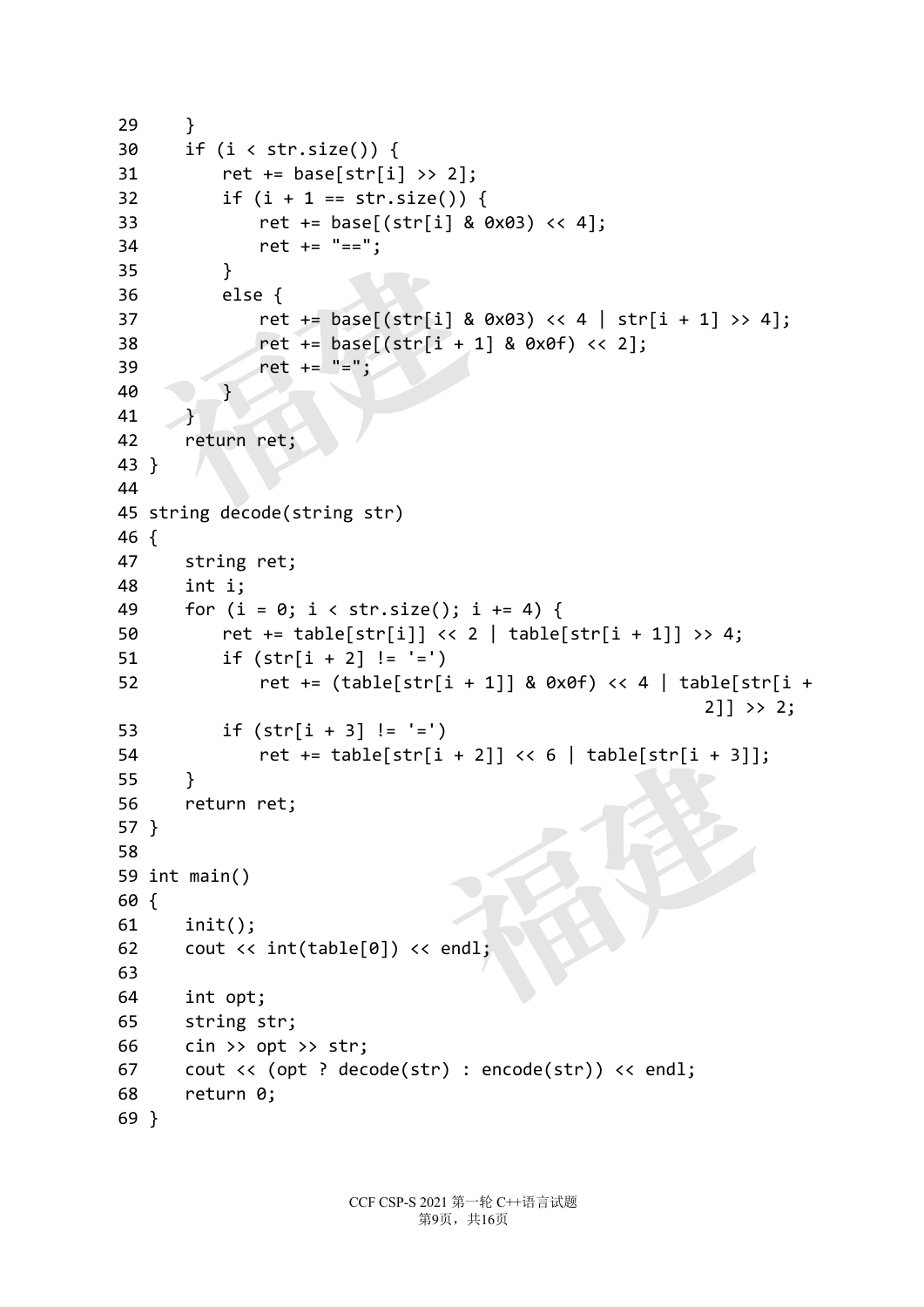假设输入总是合法的(一个整数和一个不含空白字符的字符串,用空格隔开),完成下面 的判断题和单选题:

l 判断题

28.程序总是先输出一行一个整数,再输出一行一个字符串。( )

29. 对于任意不含空白字符的字符串 str1, 先执行程序输入"0 str1", 得到输出的第 二行记为 str2;再执行程序输入"1\_str2",输出的第二行必为 str1。( )

30. 当输入为"1 SGVsbG93b3JsZA=="时, 输出的第二行为"HelloWorld"。( )

● 单洗题

31. 设输入字符串长度为 n, encode 函数的时间复杂度为()。

A.  $\Theta(\sqrt{n})$  B.  $\Theta(n)$  C.  $\Theta(n \log n)$  D.  $\Theta(n^2)$ 

- 32.输出的第一行为( )。 A. "0xff" B. "255" C. "0xFF" D. "-1" x) 于任息不含至日子付的子付申 **str1,** 先:<br>记为 **str2**; 再执行程序输入"1 **str2"**,<br>当输入为"1 SGVsbG93b3JsZA=="时,辅<br><br>e<br> @(√n) B. Θ(n) C. Θ(<br>输出的第一行为( )。<br>"0xff" B. "255" C.
- 33. (4分) 当输入为"0 CSP2021csp"时, 输出的第二行为()。 A. "O1NOMjAyMWNzcAv=" B. "O1NOMjAyMGNzcA==" C. "Q1NQMjAyMGNzcAv=" D. "Q1NQMjAyMWNzcA=="

#### 三、 完善程序(单选题,每小题 **3** 分,共计 **30** 分)

(1) (魔法数字) 小 H 的魔法数字是 4。给定 n, 他希望用若干个 4 进行若干次加 法、减法和整除运算得到 n。但由于小 H 计算能力有限, 计算过程中只能出现不超过  $M = 10000$  的正整数。求至少可能用到多少个 4。 **福建**

例如, 当  $n = 2$  时, 有  $2 = (4 + 4)/4$ , 用到了  $3 \uparrow 4$ , 是最优方案。

试补全程序。

```
01 #include <iostream>
02 #include <cstdlib>
03 #include <climits>
04
05 using namespace std;
06 
07 const int M = 10000;
08 bool Vis[M + 1];
09 int F[M + 1];
10
```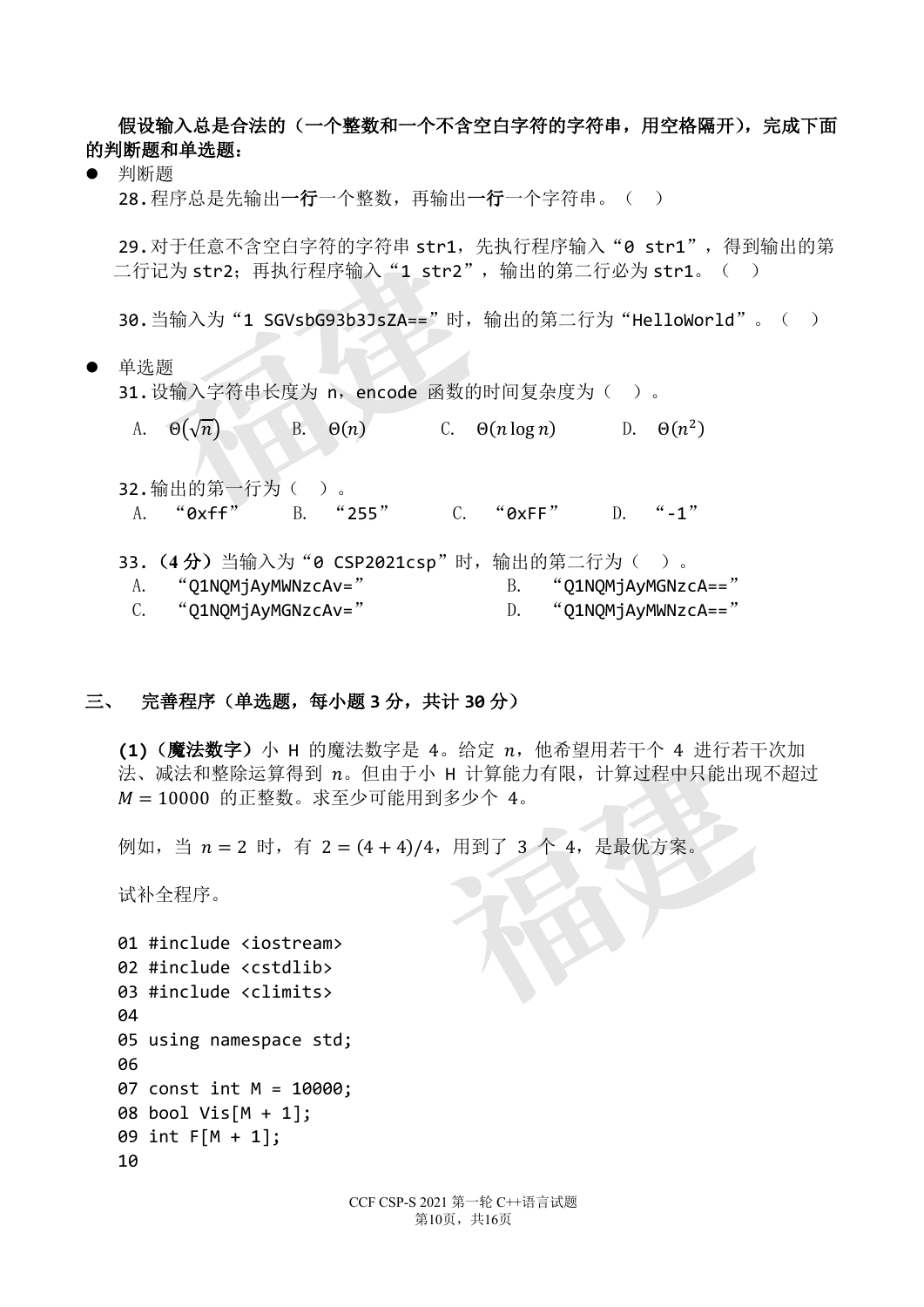```
11 void update(int &x, int y) {
12 if (y \lt x)13 x = y;14 }
15 
16 int main() {
17 int n;
18 cin >> n;
19 for (int i = 0; i \le M; i+120 F[i] = INT MAX;21 (1);
22 int r = 0;
23 while (②) {
24 r++;
25 \int \int \ln t \, x = 0;26 for (int i = 1; i \le M; i++)27 if (③)
28 x = i;29 Vis[x] = 1;30 for (int i = 1; i \le M; i++)31 if (\circled{4}) {
32 int t = F[i] + F[x];
33 if (i + x \le M)34 update(F[i + x], t);35 if (i != x)36 update(F[abs(i - x)], t);37 if (i % x == 0)
38 update(F[i / x], t);
39 if (x % i == 0)
40 update(F[x / i], t);
41 }
42 }
43 cout << F[n] << endl;
44 return 0;
45 }
34. ①处应填( )
   A. F[4] = 0 B. F[1] = 4 C. F[1] = 2 D. F[4] = 1
35. ②处应填( )
   A. !Vis[n] B. r < n
   C. F[M] == INT MAX D. F[n] == INT MAXInt main() {<br>
int n;<br>
cin >> n;<br>
for (int i = 0; i <= M; i++)<br>
F[i] = INT_MAX;<br>
(1);<br>
int r = 0;<br>
while (2) {<br>
r++;<br>
int x = 0;<br>
for (int i = 1; i <= M; i++<br>
if (3)
                          福建
```
CCF CSP-S 2021 第一轮 C++语言试题 第11页,共16页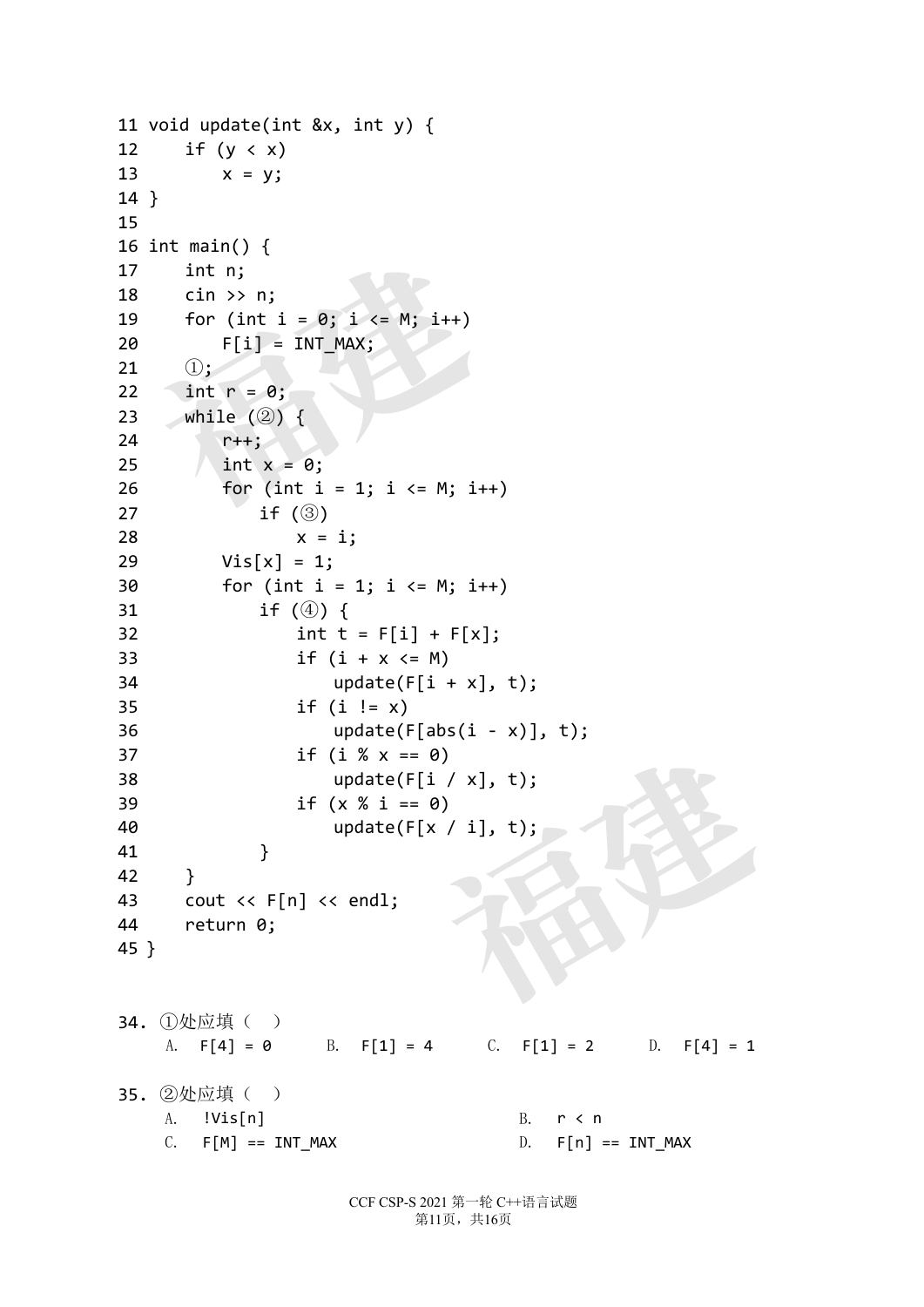- 36. ③处应填( ) A. F[i] == r B. !Vis[i] && F[i] == r C. F[i] < F[x] D. !Vis[i] && F[i] < F[x]
- 37. ④处应填( ) A.  $F[i] < F[x]$  B.  $F[i] < r$  C. Vis[i] D. i  $\le x$

 $(2)$  (RMQ 区间最值问题)给定序列  $a_0, ..., a_{n-1}$ , 和 m 次询问, 每次询问给定  $l, r$ , 求 max  $\{a_1, ..., a_r\}$  . A. F[1] < F[x] B. F[1] <= F<br><br>(RMQ 区间最值问题) 给定序列 a<sub>0</sub>,...,a<sub>n-</sub><br>:{a<sub>l</sub>,...,a<sub>r</sub>}。<br><br>**\*解决该问题, 有一个算法叫 the Method**<br>!+m), 步骤如下:<br>建立 Cartesian (笛卡尔) 树, 将问题转<br>对于 LCA 问题, 可以考虑其 Euler 序 (

为了解决该问题,有一个算法叫 **the Method of Four Russians**,其时间复杂度为  $O(n + m)$ , 步骤如下:

- 建立 Cartesian(笛卡尔)树,将问题转化为树上的 LCA(最近公共祖先)问题。
- 对于 LCA 问题, 可以考虑其 Euler 序 (即按照 DFS 过程, 经过所有点, 环游回根 的序列),即求 Euler 序列上两点间一个新的 **RMQ** 问题。
- 注意新的问题为 +1 RMO, 即相邻两点的深度差一定为 1。

下面解决这个 ±1 RMQ 问题, "序列"指 Euler 序列:

● 设  $t$  为 Euler 序列长度。取  $b = \left[\frac{\log_2 t}{2}\right]$ 。将序列每  $b$  个分为一大块, 使用 ST

表(倍增表)处理大块间的 RMQ 问题,复杂度  $O\left(\frac{t}{b} \log t\right) = \mathit{O}(n)$ 。

 $($ 重点) 对于一个块内的 RMQ 问题, 也需要 $O(1)$  的算法。由于差分数组  $2^{b-1}$ 种,可以预处理出所有情况下的最值位置,预处理复杂度  $O(b2^b)$ , 不超过  $O(n)$ 。

第12页, 共16页

• 最终,对于一个查询,可以转化为中间整的大块的 RMQ 问题,以及两端块内的 RMQ 问题。

试补全程序。

```
CCF CSP-S 2021 第一轮 C++语言试题
001 #include <iostream>
002 #include <cmath>
003 
004 using namespace std;
005 
006 const int MAXN = 100000, MAXT = MAXN << 1;
007 const int MAXL = 18, MAXB = 9, MAXC = MAXT / MAXB;
008 
009 struct node {
010 int val;
011 int dep, dfn, end;
                            福建
```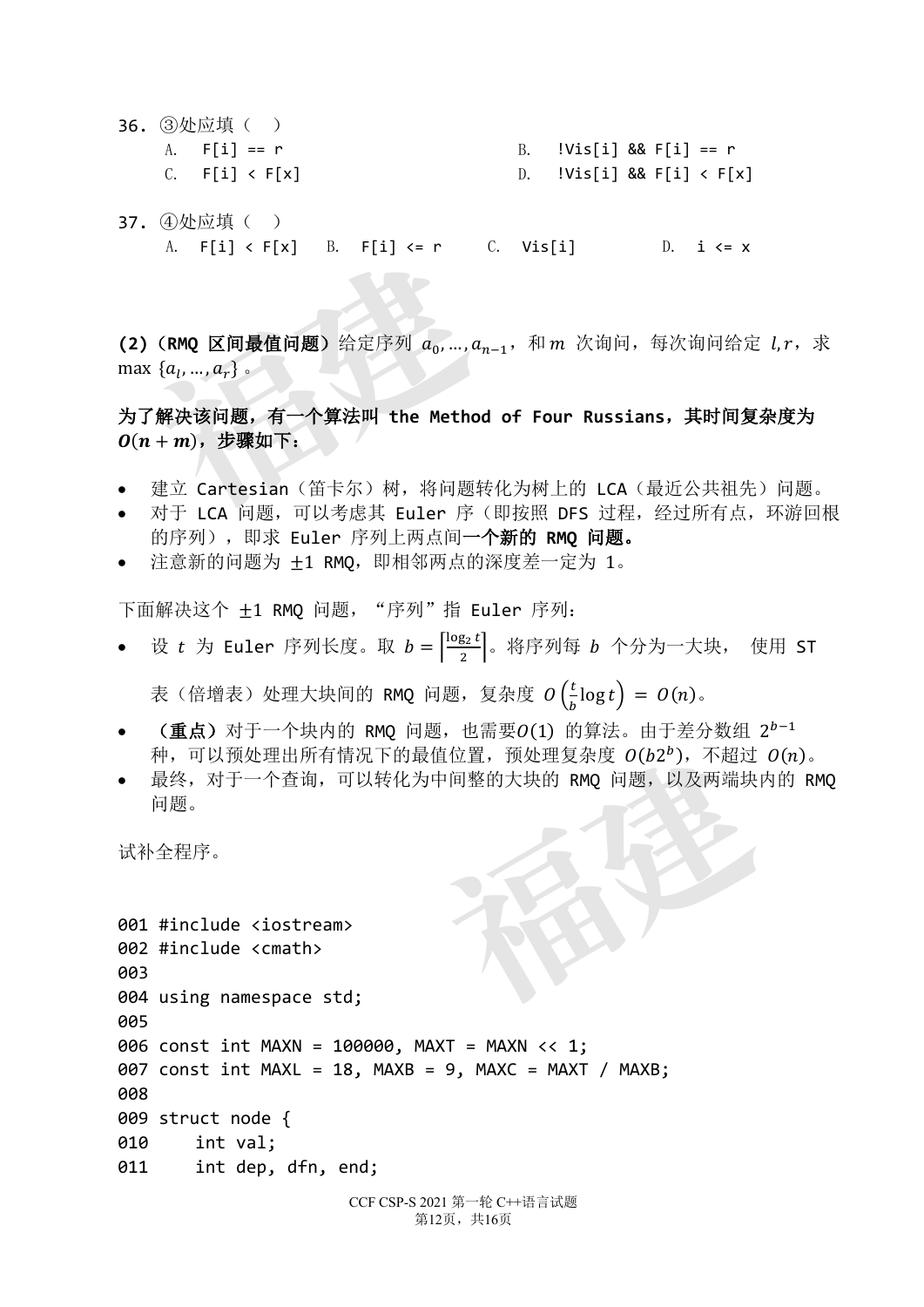```
CCF CSP-S 2021 第一轮 C++语言试题
                              第13页,共16页
012 node *son[2]; // son[0], son[1] 分别表示左右儿子
013 } T[MAXN];
014 
015 int n, t, b, c, Log2[MAXC + 1];
016 int Pos[(1 \lt \lt (MAXB - 1)) + 5], DifMAXC + 1;
017 node *root, *A[MAXT], *Min[MAXL][MAXC];
018 
019 void build() { // 建立 Cartesian 树
020 static node *S[MAXN + 1];
021 int top = 0;022 for (int i = 0; i < n; i++) {
023 node * p = &T[i];024 while (top && S[top]->val < p->val)
025 ①;
026 if (top)
\bullet 27 (2);
028 5[++top] = p;029 }
030 root = S[1];
031 }
032 
033 void DFS(node *p) { // 构建 Euler 序列
034 A[p->dfn = t++] = p;
035 for (int i = 0; i < 2; i++)036 if (p->son[i]) {
037   p-\text{son}[i] - \text{dep} = p-\text{dep} + 1;038 DFS(p->son[i]);
039 A[t++] = p;040 }
041 p->end = t - 1;
042 }
043 
044 node *min(node *x, node *y) {
045 return ③ ? x : y;
046 }
047 
048 void ST_init() {
049 b = (int)(ceil(log2(t) / 2));
050 c = t / b;
051 Log2[1] = 0;052 for (int i = 2; i \leq c; i++)053 Log2[i] = Log2[i] \gg 1] + 1;054 for (int i = 0; i < c; i++) {
055 Min[0][i] = A[i * b];
   node "root, "A[MAXI], "Min[MAXL][<br>void build() { // 建立 Cartesian *<br>static node *S[MAXN + 1];<br>int top = 0;<br>for (int i = 0; i < n; i++) {<br>node *p = &T[i];<br>while (top && S[top]->val<br>①;<br>if (top)<br>②;<br>S[++top] = p;
                                西南市
```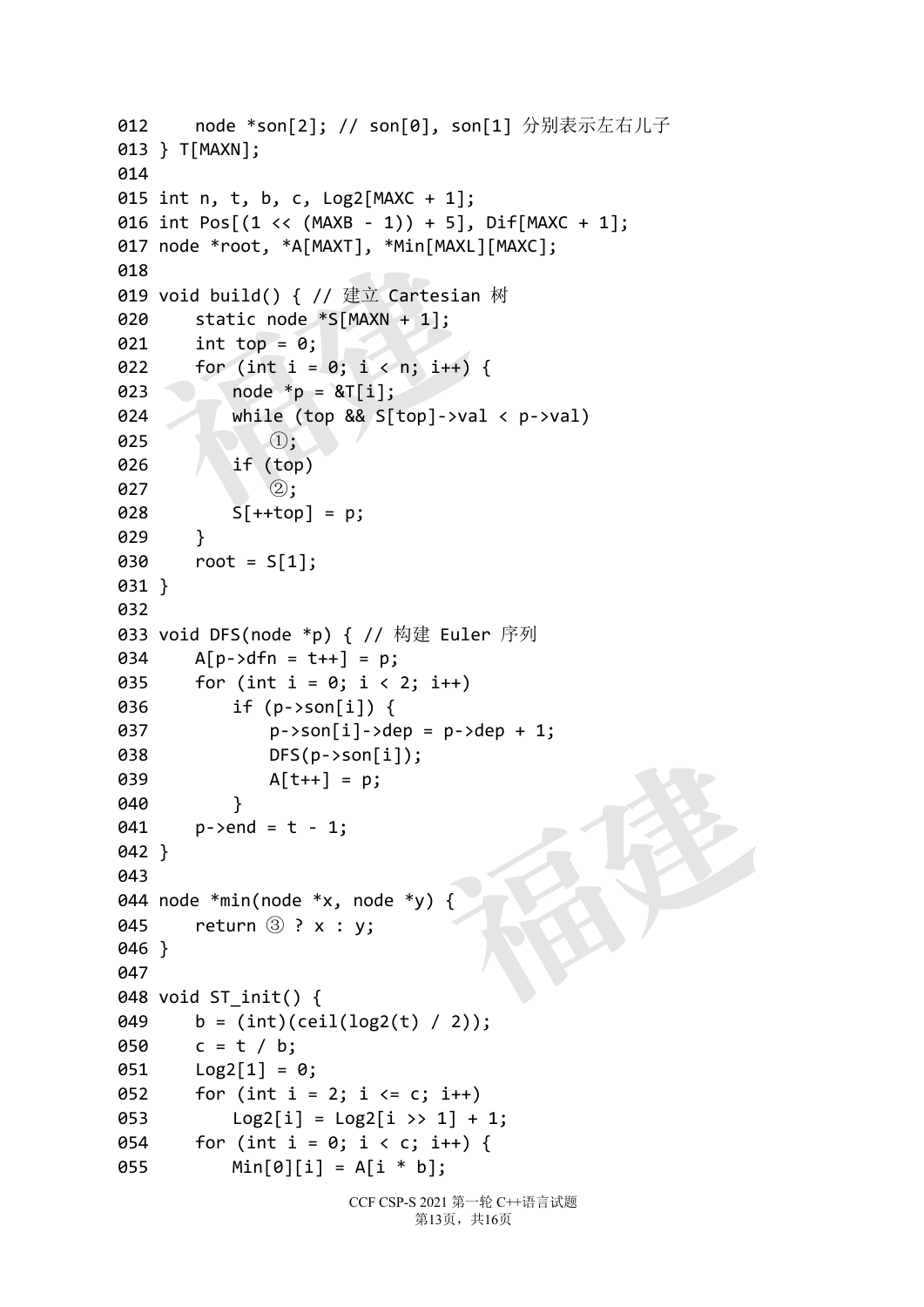```
CCF CSP-S 2021 第一轮 C++语言试题
056 for (int j = 1; j < b; j++)057 Min[0][i] = min(Min[0][i], A[i * b + j]);
058 }
059 for (int i = 1, 1 = 2; 1 <= c; i++, 1 <<= 1)
060 for (int j = 0; j + 1 \leq c; j++)061 Min[i][j] = min(Min[i - 1][j], Min[i - 1][j + (l >>
                                                               1)]);
062 }
063 
064 void small_init() { // 块内预处理
065 for (int i = 0; i \le c; i++)066 for (int j = 1; j < b & 8 & i * b + j < t; j++)067 if (4)068 Diff[i] |= 1 << (j - 1);069 for (int S = 0; S < (1 \lt C (b - 1)); S++) {
070 int mx = 0, v = 0;
071 for (int i = 1; i < b; i++) {
072 (5);
073 if (v < mx) {
074 mx = v;
075 Pos[S] = i;
076 }
077 }
078 }
079 }
080 
081 node *ST query(int l, int r) {
082 int g = \text{Log2}[r - 1 + 1];083 return min(Min[g][1], Min[g][r - (1 \lt t g) + 1]);
084 }
085 
086 node *small query(int l, int r) { // 块内查询
087 int p = l / b;
088 int S = 6;
089 return A[l + Pos[S]];
090 }
091 
092 node *query(int l, int r) {
093 if (l > r)
094 return query(r, 1);
095 int p1 = 1 / b, pr = r / b;
096 if (pl == pr) {
097 return small_query(l, r);
098 } else {
   Min[i][j]] = min(Min[i<br>}<br>}<br>void small_init() { // 块内预处理<br>for (int i = 0; i <= c; i++)<br>for (int j = 1; j < b && i<br>if (④)<br>Dif[i] |= 1 << (j -<br>for (int S = 0; S < (1 << (b -<br>int mx = 0, v = 0;<br>for (int i = 1; i < b; i++
                                ){<br>;<br>in[g][r - (1 << g) + 1]);<br>t r) { // 块内查询
```
第14页, 共16页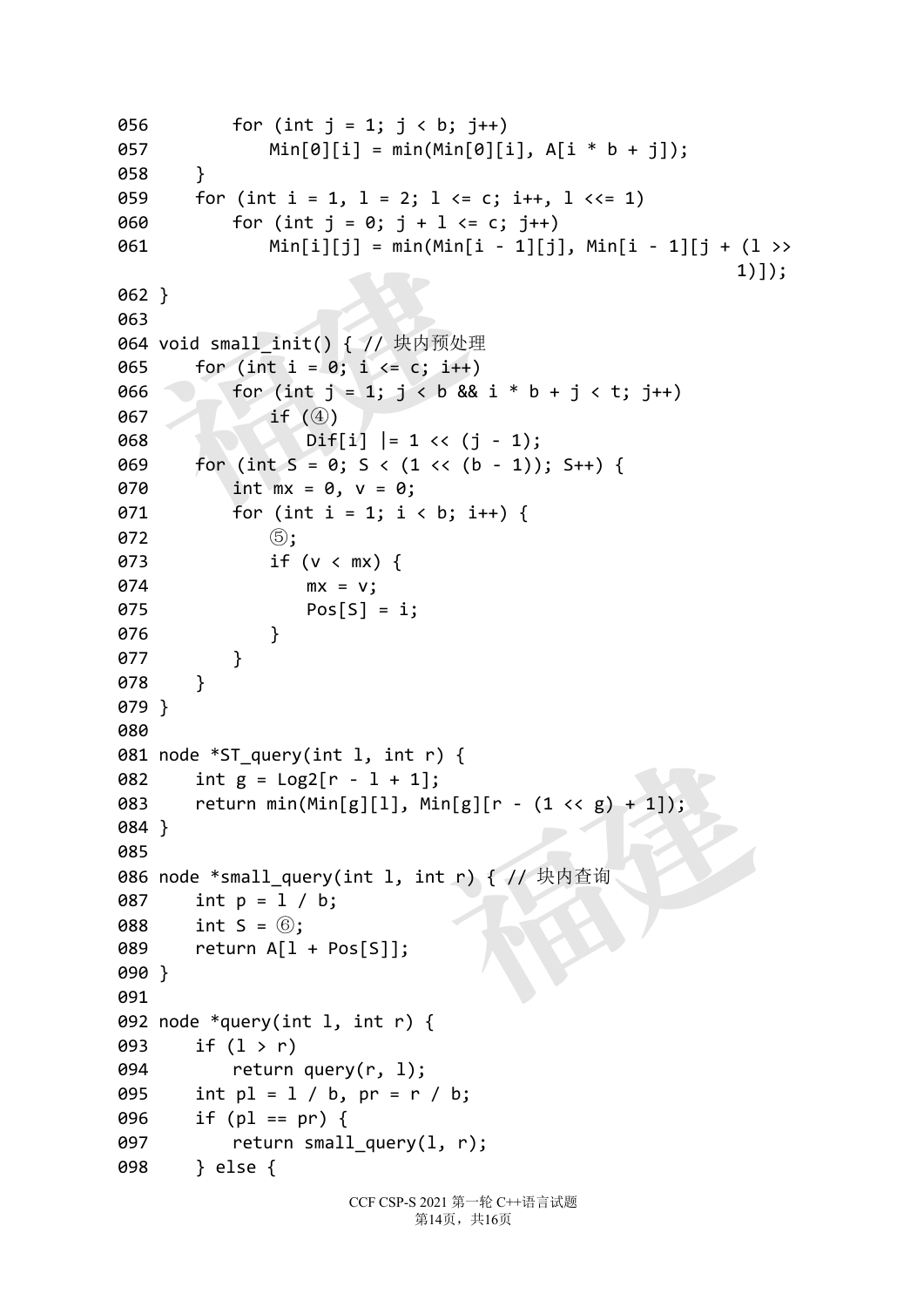```
CCF CSP-S 2021 第一轮 C++语言试题
                                第15页,共16页
099 node *s = min(small_query(1, pl * b + b - 1),small query(pr * b, r));
100 if (pl + 1 <= pr - 1)
101 s = min(s, ST query(p1 + 1, pr - 1));102 return s;
103 }
104 }
105 
106 int main() {
107 int m;
108 cin >> n >> m;
109 for (int i = 0; i < n; i++)110 cin >> T[i].val;
111 build();
112 DFS(root);
113 ST_init();
114 small_init();
115 while (m--) {
116 int l, r;
117 cin >> 1 >> r;
118 cout << query(T[l].dfn, T[r].dfn)->val << endl;
119 }
120 return 0;
121 }
38.①处应填( )
     A. p-\text{son}[0] = S[\text{top--}] B. p-\text{son}[1] = S[\text{top--}]C. S[top--]->son[0] = p D. S[top--]->son[1] = p
39.②处应填( )
     A. p\rightarrow son[0] = S[top] B. p\rightarrow son[1] = S[top]C. S[top] \rightarrow son[0] = p D. S[top] \rightarrow son[1] = p40.③处应填( )
     A. x->dep < y->dep B. x < yC. x->dep > y->dep D. x->val < y->val
41.4 处应填()
     A. A[i * b + j - 1] == A[i * b + j]->son[0]
     B. A[i * b + j]->val < A[i * b + j - 1]->val
     C. A[i * b + j] == A[i * b + j - 1]->son[1]
     D. A[i * b + j]->dep < A[i * b + j - 1]->dep
   }<br>
int main() {<br>
int m;<br>
cin >> n >> m;<br>
for (int i = 0; i < n; i++)<br>
cin >> T[i].val;<br>
build();<br>
DFS(root);<br>
ST_init();<br>
small init();
                                   B. p->son[1] = S[top--]<br>
D. S[top--]->son[1] = p<br>
B. p->son[1] = S[top]<br>
D. S[top]->son[1] = p<br>
B. x < y<br>
D. x->val < y->val
```